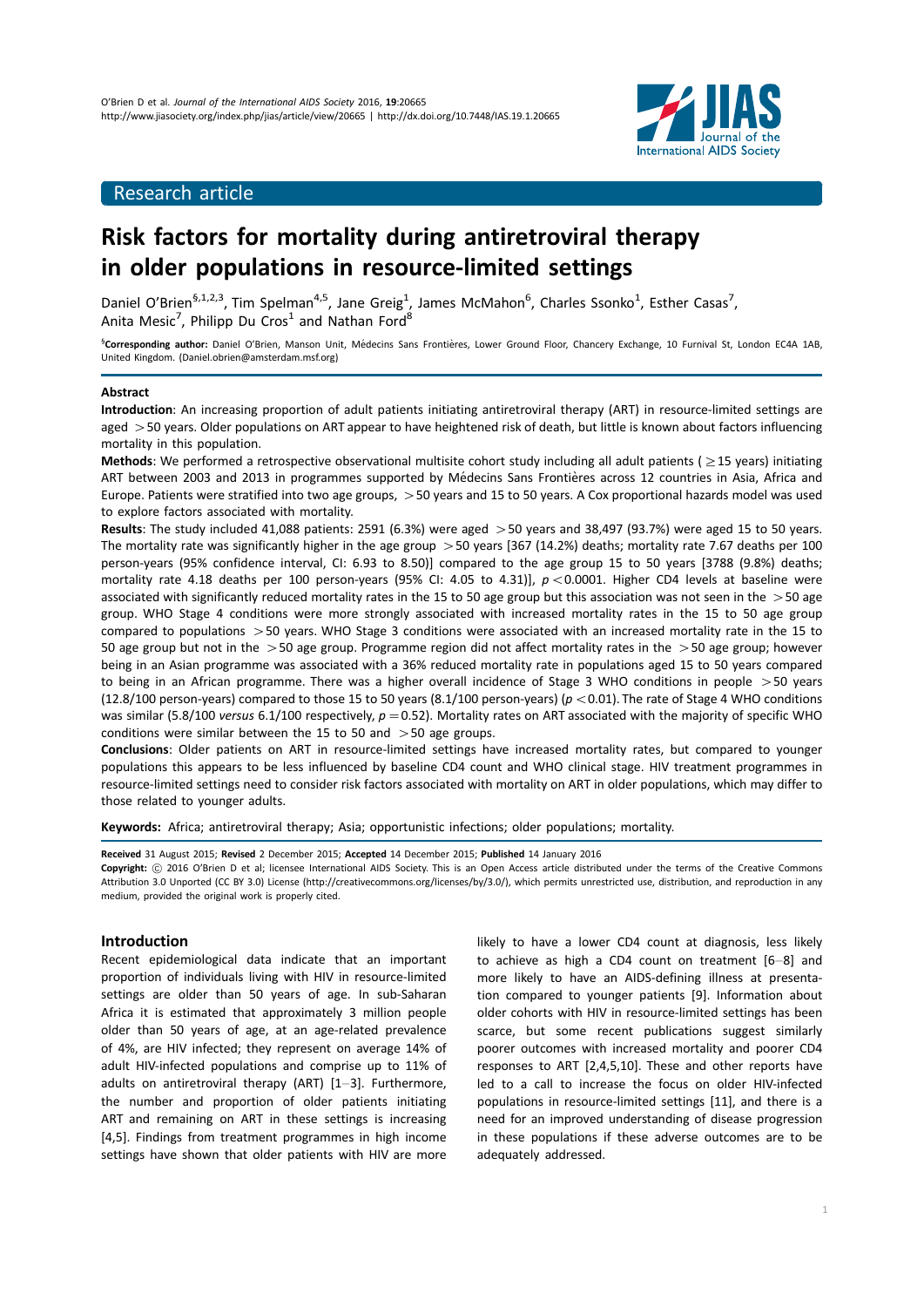Risk factors for mortality of adults on ART in resourcelimited settings include severe immunosuppression, advanced [WHO](http://www.jiasociety.org/index.php/jias/article/view/20665) [stage,](http://www.jiasociety.org/index.php/jias/article/view/20665) [low](http://www.jiasociety.org/index.php/jias/article/view/20665) [BMI,](http://www.jiasociety.org/index.php/jias/article/view/20665) [male](http://www.jiasociety.org/index.php/jias/article/view/20665) [sex,](http://www.jiasociety.org/index.php/jias/article/view/20665) [anaemia](http://www.jiasociety.org/index.php/jias/article/view/20665) [and](http://dx.doi.org/10.7448/IAS.19.1.20665) [lack](http://dx.doi.org/10.7448/IAS.19.1.20665) [of](http://dx.doi.org/10.7448/IAS.19.1.20665) free access to care  $[12-14]$ , but it is not known if these risk factors apply equally to patients aged  $>$  50 years at initiation. Opportunistic infections (OIs) are common causes of early mortality in patients initiating ART in resource-limited settings  $[15-17]$ , and because immune function decreases with age it may be that older populations are at increased risk of OIs such as tuberculosis (TB) [18]. However, there is limited data available regarding the relative incidence and impact on mortality of specific HIV-associated conditions in those aged -50 years compared to younger populations in resourcelimited settings. There is also little known about the impact on mortality of co-morbidities in these populations, which may be greater in older patients.

Our study aims to determine mortality rates and factors associated with mortality on ART for older individuals compared to younger individuals in a large, multicentric database of HIV treatment in Médecins Sans Frontières (MSF) programmes in Africa, Asia and Eastern Europe over 10 years. We compared the incidence of WHO Stage 3 or 4 conditions between older and younger individuals and determined the ART outcomes of older individuals with WHO Stage 3 or 4 conditions diagnosed at baseline compared to younger individuals.

# Methods

# Study setting and population

This is a retrospective observational multisite cohort study including all adult patients ( $\geq$ 15 years) initiating ART between 28 March 2003 and 11 January 2013 in MSF-supported programmes in 12 countries in Africa (Nigeria, Ethiopia, Democratic Republic of Congo, Zambia, Côte d'Ivoire, Republic of Congo, Uganda, Central African Republic and South Sudan), Asia (India and Myanmar) and Eastern Europe (Moldova). Patients were stratified into two age groups,  $>$  50 years and 15 to 50 years.

HIV-associated clinical conditions, diagnosis and treatment protocols, adherence counselling, patient follow-up, data collection and monitoring, laboratory protocols and drug procurement and supply mechanisms were standardized across MSF programmes [19]. Treatment sites included hospital settings and peripheral health clinics and were located in urban and rural areas as well as stable and unstable contexts. HIV activities were either vertical or integrated into general health programmes. All sites except those in Myanmar were integrated into Ministry of Health facilities.

Diagnoses of HIV-associated clinical conditions were made by treating clinicians (medical doctors and clinical officers) according to WHO criteria for individual conditions and assigned a WHO stage of 1 to 4 to reflect increasing immune suppression (WHO Stage 1 the least and WHO Stage 4 the most immune suppressed) [20]. Diagnoses relied on clinical assessments supported by basic laboratory investigations including biochemistry, haematology, sputum microscopy for acid fast bacilli, India ink examination of cerebrospinal fluid and chest x-ray. Access to more sophisticated investigations such as cryptococcal antigen testing and abdominal

ultrasound was limited to a minority of sites. Treatment of WHO conditions was based on standardized MSF guidelines [19] and modified depending on availability of appropriate drugs. Patients with cryptococcosis usually received treatment with amphotericin B, although fluconazole was used at lower than currently recommended doses (400 mg daily for induction) when amphotericin B was not available. Fivefluorocytosine was not available at any site. TB was treated according to WHO guidelines [21]. Drug-resistant TB could not be diagnosed or treated at most sites. Sites did not have access to mycobacterial culture, but clinically suspected Mycobacterium avium complex (MAC) infection was able to be treated with antibiotics including clarithromycin, azithromycin and ethambutol. Toxoplasmosis was usually treated with co-trimoxazole and in most sites bleomycin was available to treat Kaposi's sarcoma. Patients with malnutrition received therapeutic nutritional support.

First-line ART regimens were usually non-nucleoside reversetranscriptase inhibitor-based. Eligibility criteria for ART and first-line regimens were standardized across all programmes and based on WHO guidelines [22,23]. Clinical consultations and intensive adherence counselling sessions were provided before and during ART. Daily co-trimoxazole prophylaxis was given to all patients with clinical Stage 2, 3 and 4 disease or those with CD4 cell count  $<$  350 cells/mm<sup>3</sup> according to WHO and national guidelines during the study period. Patients did not routinely receive prophylaxis for TB or MAC, apart from those in Myanmar programmes, where MAC prophylaxis was generally provided for patients with CD4  $\,<$  50 cells/mm<sup>3</sup>. CD4 counts were usually monitored using automated methods but HIV viral load was not routinely monitored. All treatment was free.

# Data collection and analysis

Routine clinical data were collected on standardized forms at each clinic visit by the treating clinician and entered into a standardized electronic database [Follow-Up and Care of HIV Infection and AIDS (FUCHIA), Epicentre, Paris] in each programme. Data were extracted from individual programme databases, de-identified and analyzed using Stata version 12 (StataCorp, College Station, TX, USA). Categorical variables were summarized using frequencies and percentages and compared using the chi-square test. Continuous variables were summarized using medians and interquartile ranges (IQR). Cox proportional hazards regression was used to compare survival of patients aged  $>$  50 years with those 15 to 50 years of age. Time was measured from the start of ART and was censored at date of death, date of last recorded visit or at the programme end date. Patients who interrupted ART but then recommenced ART at a later date were not excluded. We further used a Cox proportional hazards model to identify factors associated with mortality during the follow up period in those aged  $\,>$  50 years and in those 15 to 50 years of age at ART initiation. Covariates included, sex, pre-ART CD4 cell count, WHO clinical stage at baseline, BMI and geographical region. Hazard proportionality was assessed through analysis of scaled Schoenfeld residuals. Interactions between model predictors were also tested.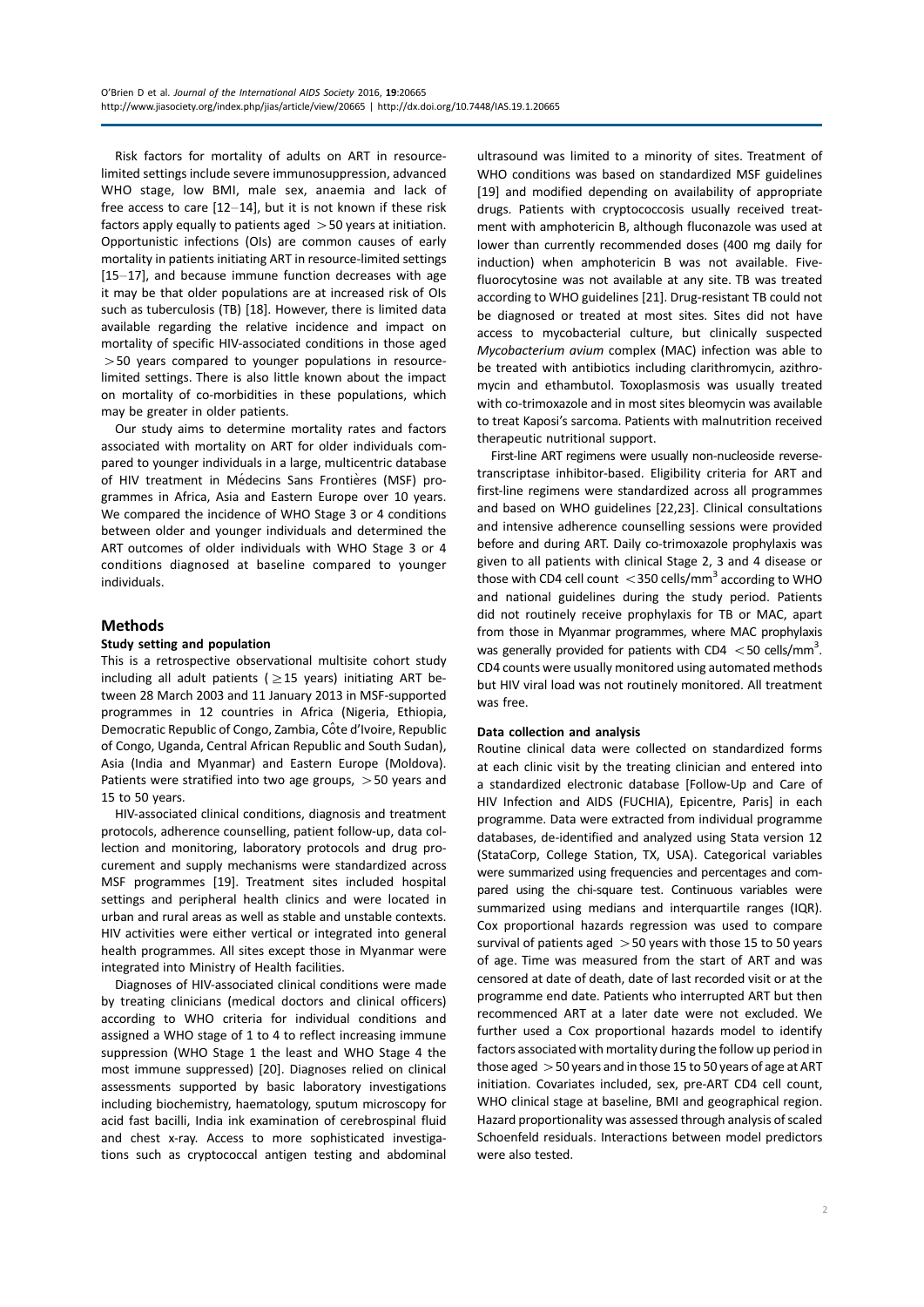Incidence rates were designated a priori to be reported as crude, unadjusted rates. They were calculated on the same [cohort](http://www.jiasociety.org/index.php/jias/article/view/20665) [as](http://www.jiasociety.org/index.php/jias/article/view/20665) [was](http://www.jiasociety.org/index.php/jias/article/view/20665) [used](http://www.jiasociety.org/index.php/jias/article/view/20665) [for](http://www.jiasociety.org/index.php/jias/article/view/20665) [mortality](http://www.jiasociety.org/index.php/jias/article/view/20665) [rates](http://www.jiasociety.org/index.php/jias/article/view/20665) [and](http://www.jiasociety.org/index.php/jias/article/view/20665) [all](http://www.jiasociety.org/index.php/jias/article/view/20665) patients were included regardless of whether they had a WHO Stage 3 or 4 condition already diagnosed at ART baseline. Overall incidence rates for any WHO Stage 3 or 4 condition diagnosed after ART initiation were calculated by dividing the number of occurrences of a Stage 3 or 4 condition after ART initiation by the number of person-years at risk. Patients were censored at death, loss to follow-up or at the time where they had developed a WHO Stage 3 or 4 condition after ART initiation. Patients missing an appointment by more than two months were considered lost to follow-up and censored on the day of their last visit. Disease-specific incidence rates were calculated by dividing the number of first diagnoses of each WHO Stage 3 or 4 condition after ART initiation by the number of personyears at risk. These analyses considered only the WHO Stage 3 or 4 condition of interest and data were censored at death, loss to follow-up or at the time they developed a WHO Stage 3 or 4 condition after ART initiation. If patients were diagnosed with multiple WHO Stage 3 or 4 conditions they were all included; however, each condition was only included once.We used a modified intention-to-treat analysis ignoring treatment changes and interruptions. Missing explanatory variable data were explicitly coded as such in order to avoid sample loss during regression modelling. Overall WHO Stage 3 and 4 incidence rates were stratified by sex, BMI, baseline CD4 count

and region; Bonferroni-adjusted significance tests were performed for pairwise comparisons.

[This](http://dx.doi.org/10.7448/IAS.19.1.20665) [study](http://dx.doi.org/10.7448/IAS.19.1.20665) [m](http://dx.doi.org/10.7448/IAS.19.1.20665)et the standards set by the independent MSF Ethics Review Board for retrospective analyses of routinely collected programmatic data [24].

# Results

# Cohort characteristics

The study included 41,088 patients: 2591 (6.3%) aged  $>$  50 years and 38,497 (93.7%) aged 15 to 50 years (Table 1). Males accounted for 51.6% (21,184) of the population. Overall 32,606 (79.4%) were in WHO clinical Stages 3 or 4, median CD4 at ART initiation was 121 cells/ (IQR 48 to 219 cells/mm<sup>3</sup>) and 15,258 (37.1%) had a BMI  $<$  18.5. The majority of patients were from Asian programmes (31,698; 77.1%), 9156 (22.3%) were from African programmes and 234 (0.6%) were from European programmes. The median time on ART was 1.7 years (IQR 0.6 to 3.4 years).

There was no difference in the gender ratio or baseline CD4 categories between age groups. However, there was a higher proportion of patients in WHO clinical Stage 4, a lower proportion in WHO clinical Stage 3 ( $p < 0.01$ ) and a higher proportion malnourished (BMI  $<$ 18.5;  $p$  < 0.01) in the age group 15 to 50 years compared to  $>$ 50 years. A higher proportion of patients were from Asian programmes and the median time on ART was slightly longer in the age group 15 to 50 years compared to  $\geq$  50 years ( $p$  < 0.01) (Table 1).

|  |  |  | Table 1. Baseline characteristics of cohort at ART initiation stratified by age group |  |
|--|--|--|---------------------------------------------------------------------------------------|--|
|--|--|--|---------------------------------------------------------------------------------------|--|

|                                |                |                                | Age group                   |                                |                                        |  |
|--------------------------------|----------------|--------------------------------|-----------------------------|--------------------------------|----------------------------------------|--|
| <b>Baseline characteristic</b> |                | Overall cohort<br>$(n=41,088)$ | $>50$ years<br>$(n = 2591)$ | 15 to 50 years<br>$(n=38,497)$ | p-value<br>$($ > 50 vs 15 to 50 years) |  |
| Age (years)                    | Median (IQR)   | 34 (29, 40)                    | 53 (51, 57)                 | 33 (29, 38)                    | N/A                                    |  |
| Sex $n$ (%)                    | Female         | 19,891 (48.4)                  | 1225 (47.3)                 | 18,666 (48.5)                  | $0.24*$                                |  |
|                                | Male           | 21,184 (51.6)                  | 1365 (52.7)                 | 19,819 (51.5)                  |                                        |  |
|                                | Not available  | 13(0.0)                        | 1(0.0)                      | 12(0.0)                        |                                        |  |
| WHO Stage $n$ (%)              | $\mathbf{1}$   | 3722 (9.1)                     | 180 (7.0)                   | 3542 (9.2)                     | $< 0.01*$                              |  |
|                                | 2              | 3951 (9.6)                     | 277 (10.7)                  | 3674 (9.5)                     |                                        |  |
|                                | 3              | 20,549 (50.0)                  | 1435 (55.6)                 | 19,114 (49.7)                  |                                        |  |
|                                | $\overline{4}$ | 12,057 (29.3)                  | 635 (24.6)                  | 11,422 (29.7)                  |                                        |  |
|                                | Not available  | 809 (2.0)                      | 64 (2.5)                    | 745 (1.9)                      |                                        |  |
| Baseline CD4 n (%)             | $<$ 200        | 16,038 (39.0)                  | 882 (34.0)                  | 15,156 (39.4)                  | $0.65*$                                |  |
|                                | 200 to 499     | 5832 (14.2)                    | 313 (12.1)                  | 5519 (14.3)                    |                                        |  |
|                                | $500 +$        | 679 (1.7)                      | 32(1.2)                     | 647 (1.7)                      |                                        |  |
|                                | Not available  | 18,539 (45.1)                  | 1364 (52.6)                 | 17,175 (44.6)                  |                                        |  |
| BMI $n$ (%)                    | < 18.5         | 15,258 (37.1)                  | 882 (34.0)                  | 14,376 (37.3)                  | $< 0.01*$                              |  |
|                                | 18.5 to 25     | 14,201 (34.6)                  | 897 (34.6)                  | 13,304 (34.6)                  |                                        |  |
|                                | >25            | 1399 (3.4)                     | 123 (4.8)                   | 1276 (3.3)                     |                                        |  |
|                                | Not available  | 10,230 (24.9)                  | 689 (26.6)                  | 9541 (24.8)                    |                                        |  |
| Region $n$ (%)                 | Africa         | 9156 (22.3)                    | 801 (30.9)                  | 8355 (21.7)                    | < 0.01                                 |  |
|                                | Asia           | 31,698 (77.1)                  | 1781 (68.7)                 | 29,917 (77.7)                  |                                        |  |
|                                | Europe         | 234(0.6)                       | 9(0.4)                      | 225(1.0)                       |                                        |  |
| Duration of ART (years)        | Median (IQR)   | 1.7(0.6, 3.4)                  | 1.4(0.6, 2.9)               | 1.7(0.6, 3.5)                  | < 0.01                                 |  |

N/A, not applicable; \*excludes patients with data ''not available''; ART, antiretroviral therapy; IQR, interquartile ratio; BMI, body mass index.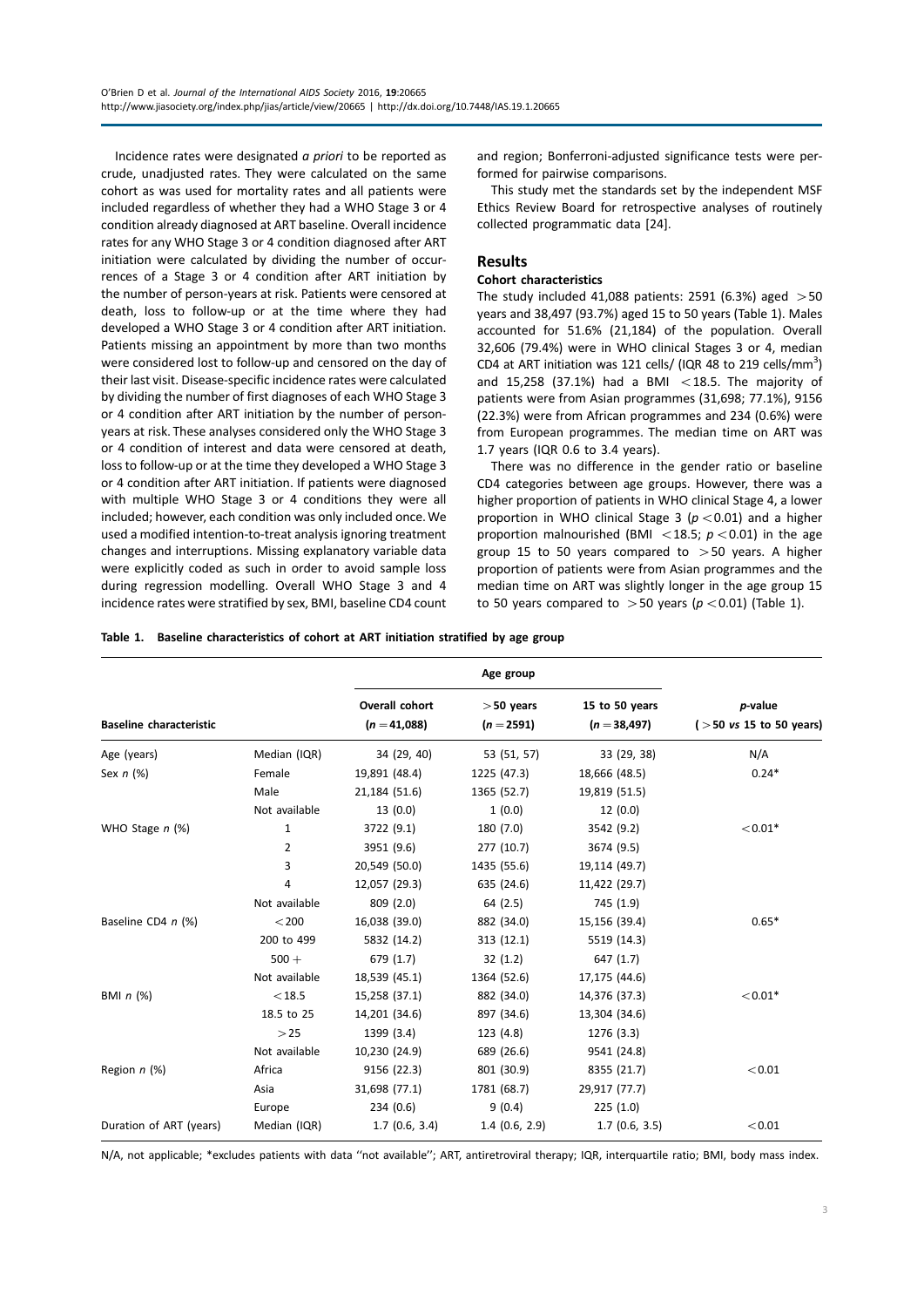## **Outcomes**

At the time of analysis, 4155 (10.1%) patients had died, [3529](http://www.jiasociety.org/index.php/jias/article/view/20665) [\(8.6%\)](http://www.jiasociety.org/index.php/jias/article/view/20665) [were](http://www.jiasociety.org/index.php/jias/article/view/20665) [lost](http://www.jiasociety.org/index.php/jias/article/view/20665) [to](http://www.jiasociety.org/index.php/jias/article/view/20665) [follow-up,](http://www.jiasociety.org/index.php/jias/article/view/20665) [2489](http://www.jiasociety.org/index.php/jias/article/view/20665) [\(6.1](http://www.jiasociety.org/index.php/jias/article/view/20665)%) had transferred out and 30,915 (75.2%) remained on treatment. In the -50 age group, 367 (14.2%) patients had died, 142 (5.5%) were lost to follow-up, 103 (4.0%) had transferred out and 1979 (76.4%) remained on treatment. In the 15 to 50 age group, 3788 (9.8%) patients had died, 3387 (8.8%) were lost to follow-up, 2386 (6.2%) had transferred out and 28,936 (75.2%) remained on treatment.

## Mortality rates

There were 3788 (9.8%) deaths in the 15 to 50 age group over a total follow-up time of 90,656 person-years, corresponding to an incidence rate of 4.18 deaths per 100 person-years of follow-up (95% confidence interval, CI: 4.05, 4.31). This compared to 367 (14.2%) deaths in the  $>$  50 age group over a total follow-up time of 4782 person-years with an incidence rate of deaths higher than in the age group 15 to 50 years [7.67 deaths per 100 person-years of follow-up (95% CI: 6.93, 8.50),  $p < 0.001$  (Figure 1).

#### Predictors of mortality

For populations aged 15 to 50 years, CD4 levels  $\geq$  200 cells/ mm<sup>3</sup> at baseline were associated with significantly reduced mortality rates compared with CD4 levels  $\langle$  200 cells/mm<sup>3</sup> (aHR 0.58, 95% CI: 0.52 to 0.66,  $p < 0.001$ , for CD4 200 to 499 cells/mm<sup>3</sup> and aHR 0.29, 95% CI: 0.18 to 0.47,  $p < 0.001$ , for CD4  $\geq$  500 cells/mm<sup>3</sup> compared with CD4  $\leq$  200 cells/mm<sup>3</sup>). No significant differences in mortality rates were associated with baseline CD4 levels in the  $>$ 50 age group, although there was a trend towards significantly reduced rates with a baseline of 200 to 499 compared with  $\leq$ 200 cells/mm<sup>3</sup> (aHR 0.72, 95% CI: 0.50 to 1.03,  $p =$  0.07, for CD4  $<$  200 cells/mm $^3$ compared to CD4 200 to 499 cells/mm<sup>3</sup>) (Table 2). The effect of gender was the same in both age groups, with females having lower mortality rates (aHR 0.73, 95% CI: 0.59 to 0.90 for age > 50 and aHR 0.70, 95% CI: 0.66 to 0.75 for age 15 to 50 years). Increasing BMI was associated with reduced mortality rates in both age groups (aHR 0.49, 95% CI: 0.37



Figure 1. Kaplan-Meier survival curve by age group and time on antiretroviral therapy. Log-rank test:  $p < 0.0001$ 

to 0.65 for BMI 18.5 to 25 compared to BMI  $<$  18.5 for the > 50 age group, and aHR 0.55, 95% CI: 0.50 to 0.60 for BMI [18.5](http://dx.doi.org/10.7448/IAS.19.1.20665) [to](http://dx.doi.org/10.7448/IAS.19.1.20665) [25](http://dx.doi.org/10.7448/IAS.19.1.20665) [com](http://dx.doi.org/10.7448/IAS.19.1.20665)pared to BMI  $<$  18.5 for the 15 to 50 age group).

The influence of baseline clinical WHO stage was more pronounced in the younger age group. Stage 4 conditions were associated with a fourfold increased mortality rate (aHR 3.99, 95% CI: 3.26 to 4.88,  $p < 0.01$ , for WHO Stage 4 compared to WHO Stage 1) compared to a twofold increased mortality rate in populations aged  $>$  50 years (aHR 1.93, 95% CI: 1.10 to 3.39,  $p < 0.02$ , for WHO Stage 4 compared to WHO Stage 1). Stage 3 conditions were associated with a twofold increase in mortality rate in those aged 15 to 50 years (aHR 2.21, 95% CI: 1.81 to 2.71,  $p < 0.01$ , for WHO Stage 3 compared to Stage 1) but were not significantly associated with mortality in the older age group. Finally, programme region was not associated with mortality rates in the age group -50 years, but being in an Asian programme was associated with a reduced mortality in the populations aged 15 to 50 years compared to being in an African programme (0.64, 95% CI: 0.59 to 0.69,  $p < 0.01$ ).

#### Incidence of WHO Stage 3 and 4 conditions

There was a higher overall incidence of Stage 3 WHO conditions in people aged  $>$  50 years (12.80/100 person-years) compared to those aged 15 to 50 years (8.10/100 personyears) ( $p < 0.001$ ); however, the overall rate of Stage 4 WHO conditions was similar (5.83/100 versus 6.05/100 respectively,  $p = 0.52$ ) (Table 3). The overall incidence rates for both Stage 3 and Stage 4 WHO conditions were higher in those who were male, had a BMI  $<$  18.5 kg/m<sup>2</sup>, had a baseline CD4 count  $\alpha$ 200 cells/mm<sup>3</sup> and were in African programmes (Table 4).

For disease-specific incidence rates, the following Stage 3 conditions were more common in the  $>$  50 year age group: weight loss  $>$  10%, unexplained diarrhoea, unexplained fever, oral candidiasis, pulmonary TB, bacterial pneumonia and severe bacterial infections. The only Stage 4 condition more common in the  $>$  50 age group was wasting syndrome (Table 3).

# Mortality associated with WHO Stage 3 and 4 conditions

Associations between mortality (i.e. after 36 months of ART) and initial presentation of WHO Stage 3 and 4 conditions (i.e. during the first six months of ART) are shown in Table 5. In the -50 age group Kaposi's sarcoma, candidiasis of the oesophagus/trachea/bronchi/lungs and toxoplasmosis were associated with the highest mortality rates. The following conditions were associated with an increased mortality rate in the  $>$  50 age group compared with the 15 to 50 age group: oral candidiasis (HR 1.75, 95% CI: 0.97 to 3.17,  $p =$  0.06), oral hairy leukoplakia (HR 3.94, 95% CI: 1.75 to 8.85,  $p = 0.01$ ) and Kaposi's sarcoma (HR 2.40, 95% CI: 1.05 to 5.51,  $p = 0.04$ ).

#### **Discussion**

This study is consistent with previous findings that mortality rates on ART in resource-limited settings are higher in older populations, with a mortality rate nearly two times greater in populations aged  $>$  50 years compared with those aged 15 to 50 years. In a study across four sub-Saharan African countries the death rate one year after ART initiation was highest among the age group  $\geq$  50 years (6.0%) compared with adults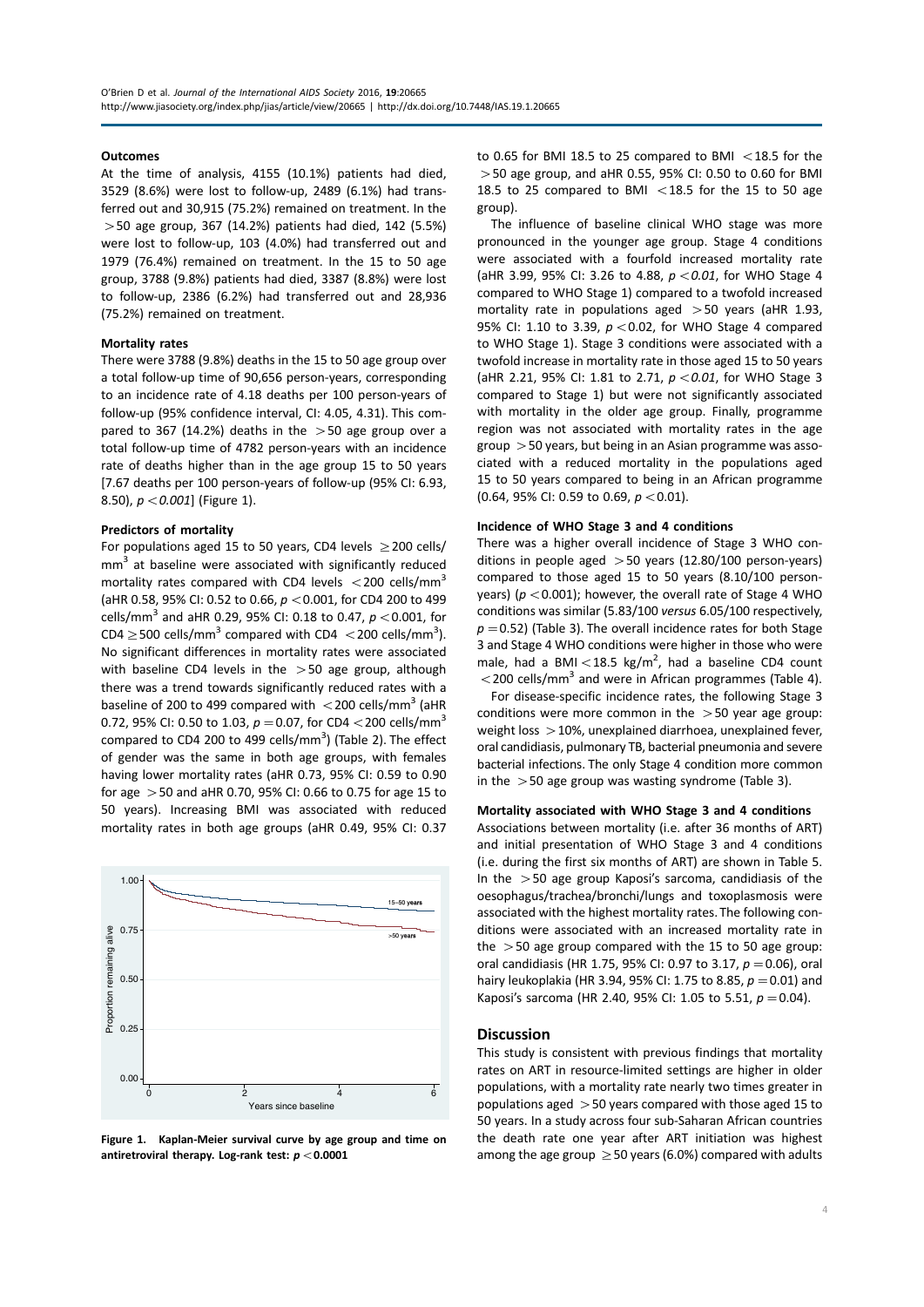|                |                               |          |                               |          | uHR age 15 to         |          | aHR age 15 to       |              |
|----------------|-------------------------------|----------|-------------------------------|----------|-----------------------|----------|---------------------|--------------|
| Variable       | uHR age $>$ 50 years (95% CI) | р        | aHR age $>$ 50 years (95% CI) | р        | 50 years (95% CI)     | р        | 50 years (95% CI)   | р            |
| Gender         |                               |          |                               |          |                       |          |                     |              |
| Male           | $\mathbf{1}$                  |          | 1                             |          | 1                     |          |                     |              |
| Female         | $0.71$ (0.58, 0.88)           | $<$ 0.01 | $0.73$ (0.59, 0.90)           | $<$ 0.01 | $0.64$ (0.60, 0.69)   | $<$ 0.01 | $0.70$ (0.66, 0.75) | $<$ 0.01     |
| CD4 count      |                               |          |                               |          |                       |          |                     |              |
| $<$ 200        | $\mathbf{1}$                  |          | $\mathbf{1}$                  |          | $\mathbf{1}$          |          | 1                   |              |
| 200 to 499     | $0.65$ (0.46, 0.94)           | 0.02     | $0.72$ (0.50, 1.03)           | 0.07     | $0.46$ (0.41, 0.52)   | < 0.01   | $0.58$ (0.52, 0.66) | $<$ 0.01     |
| $\geq$ 500     | $0.51$ (0.16, 1.61)           | 0.25     | $0.81$ (0.25, 2.56)           | 0.71     | 0.25(0.15, 0.40)      | $<$ 0.01 | $0.29$ (0.18, 0.47) | < 0.01       |
| Missing        | $1.01$ (0.81, 1.25)           | 0.96     | $0.91$ $(0.72, 1.14)$         | 0.42     | 1.05(0.98, 1.12)      | 0.20     | 1.00 (0.93, 1.07)   | $\mathbf{1}$ |
| WHO stage      |                               |          |                               |          |                       |          |                     |              |
| $\mathbf{1}$   | $\mathbf{1}$                  |          | $\mathbf{1}$                  |          | $\mathbf{1}$          |          | 1                   |              |
| $\overline{2}$ | 1.16 (0.61, 2.22)             | 0.64     | 1.22 (0.64 to 2.33)           | 0.55     | 1.06 (0.81, 1.38)     | 0.67     | 0.94 (0.72, 1.23)   | 0.67         |
| 3              | 1.68 (0.98, 2.89)             | 0.06     | $1.51$ (0.87, 2.62)           | 0.14     | 2.70 (2.21, 3.29)     | < 0.01   | 2.21 (1.81 to 2.71) | $<$ 0.01     |
| Δ              | 2.44 (1.40, 4.23)             | $<$ 0.01 | 1.93 (1.10 to 3.39)           | 0.02     | 5.33 (4.36, 6.50)     | < 0.001  | 3.99 (3.26, 4.88)   | $<$ 0.01     |
| <b>BMI</b>     |                               |          |                               |          |                       |          |                     |              |
| < 18.5         | $\mathbf{1}$                  |          | $\mathbf{1}$                  |          | 1                     |          | 1                   |              |
| 18.5 to 25     | 0.45(0.34, 0.59)              | $<$ 0.01 | $0.49$ (0.37, 0.65)           | < 0.01   | 0.45(0.41, 0.49)      | < 0.01   | 0.55(0.50, 0.60)    | $<$ 0.01     |
| >25            | $0.20$ (0.08, 0.48)           | $<$ 0.01 | $0.20$ (0.07, 0.54)           | 0.02     | $0.33$ (0.25, 0.45)   | < 0.01   | 0.55 (0.41 to 0.73) | $<$ 0.01     |
| Missing        | 1.21 (0.96, 1.52)             | 0.11     | 1.32 (1.04, 1.68)             | 0.03     | 1.31(1.22, 1.41)      | < 0.01   | 1.48 (1.37, 1.59)   | $<$ 0.01     |
| Region         |                               |          |                               |          |                       |          |                     |              |
| Africa         | $\mathbf{1}$                  |          | $\mathbf{1}$                  |          | $\mathbf{1}$          |          |                     |              |
| Asia           | 1.16(0.91, 1.47)              | 0.22     | $1.1$ (0.87, 1.41)            | 0.43     | $0.77$ $(0.71, 0.83)$ | < 0.01   | 0.64(0.59.0.69)     | $<$ 0.01     |
| Europe         |                               |          |                               |          | $1.03$ (0.66, 1.63)   | 0.89     | 1.87 (1.18, 2.96)   | $<$ 0.01     |

| Table 2. Cox proportional hazards model showing unadjusted and adjusted associations between baseline characteristics and mortality rates on ART |
|--------------------------------------------------------------------------------------------------------------------------------------------------|
|--------------------------------------------------------------------------------------------------------------------------------------------------|

uHR, unadjusted hazard ratio; aHR, adjusted hazard ratio; BMI, body mass index; CI, confidence interval; ART, antiretroviral therapy. Values in bold values indicate those that reached statistical significance  $(p < 0.05)$ .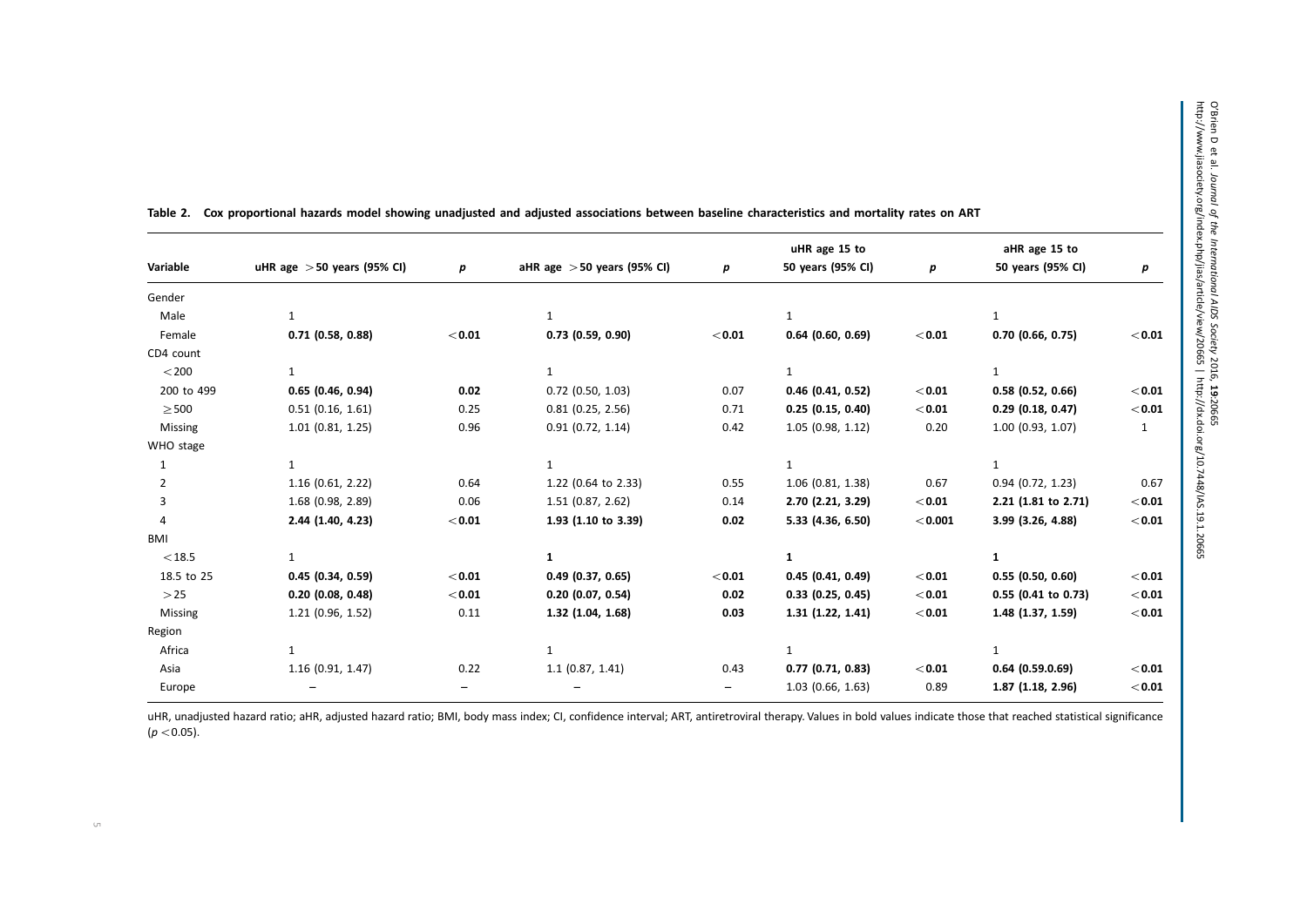#### Table 3. Incidence of WHO Stage 3 and 4 conditions on ART stratified by age group

|                                                          | All patients                |                                        | Aged $>50$ years          |                                        | Aged 15 to 50 years       |                                        | Comparison of<br>incidence by<br>age group |  |
|----------------------------------------------------------|-----------------------------|----------------------------------------|---------------------------|----------------------------------------|---------------------------|----------------------------------------|--------------------------------------------|--|
| <b>Condition</b>                                         | Count (%)<br>$(n = 41,088)$ | Incidence<br>(per 100<br>person-years) | Count (%)<br>$(n = 2591)$ | Incidence<br>(per 100<br>person-years) | Count (%)<br>$(n=38,497)$ | Incidence<br>(per 100<br>person-years) | p-value ( $>$ 50<br>vs 15 to 50)           |  |
| Weight loss $>10\%$                                      | 650 (1.6)                   | 1.77                                   | 53 $(2.1)$                | 1.11                                   | 597 (1.6)                 | 0.66                                   | $<$ 0.01                                   |  |
| Diarrhoea, unexplained                                   | 510(1.2)                    | 1.51                                   | 48 (1.9)                  | 1.00                                   | 462 (1.2)                 | 0.51                                   | < 0.01                                     |  |
| Fever, unexplained                                       | 356 (0.9)                   | 0.90                                   | 26 (1.0)                  | 0.54                                   | 330 (0.9)                 | 0.36                                   | 0.05                                       |  |
| Oral candidiasis                                         | 1752 (4.3)                  | 5.12                                   | 161(6.2)                  | 3.37                                   | 1591 (4.1)                | 1.75                                   | < 0.01                                     |  |
| Pulmonary TB                                             | 2304 (5.6)                  | 6.05                                   | 177 (6.8)                 | 3.70                                   | 2127 (5.5)                | 2.35                                   | < 0.01                                     |  |
| Bacterial pneumonia                                      | 434 (1.1)                   | 1.17                                   | 35(1.4)                   | 0.73                                   | 399 (1.0)                 | 0.44                                   | $<$ 0.01                                   |  |
| Bacterial infections, severe,<br>including pneumonia     | 368 (0.9)                   | 0.98                                   | 29(1.1)                   | 0.61                                   | 339 (0.9)                 | 0.37                                   | < 0.01                                     |  |
| Oral hairy leukoplakia                                   | 1268(3.1)                   | 2.69                                   | 65(1.3)                   | 1.36                                   | 1203(3.1)                 | 1.33                                   | 0.85                                       |  |
| Lymph node TB                                            | 58 (0.1)                    | 0.10                                   | 2(0.1)                    | 0.04                                   | 56 (0.2)                  | 0.06                                   | 0.68                                       |  |
| Overall Stage 3                                          | 7954 (19.4)                 | 20.90                                  | 612 (23.6)                | 12.80                                  | 7342 (19.1)               | 8.10                                   | < 0.01                                     |  |
| Wasting syndrome by HIV/<br>stunting/severe malnutrition | 339 (0.8)                   | 0.90                                   | 27(1.0)                   | 0.56                                   | 312 (0.8)                 | 0.34                                   | 0.01                                       |  |
| Cryptococcosis extrapulmonary                            | 322 (0.8)                   | 0.65                                   | 15 (0.6)                  | 0.31                                   | 307 (0.8)                 | 0.34                                   | 0.77                                       |  |
| Pneumocystis pneumonia                                   | 328 (0.8)                   | 0.62                                   | 13(0.5)                   | 0.27                                   | 315(0.8)                  | 0.35                                   | 0.78                                       |  |
| Toxoplasmosis of the brain                               | 421 (1.0)                   | 0.88                                   | 21(0.8)                   | 0.44                                   | 400 (1.0)                 | 0.44                                   | 0.98                                       |  |
| Penicillium marneffei infection                          | 90(0.2)                     | 0.16                                   | 3(0.1)                    | 0.06                                   | 87(0.2)                   | 0.10                                   | 0.47                                       |  |
| Candidiasis oesophagus/<br>trachea/bronchi/lungs         | 453 (1.1)                   | 1.08                                   | 29(1.1)                   | 0.61                                   | 424(1.1)                  | 0.47                                   | 0.18                                       |  |
| Extrapulmonary TB                                        | 1886 (4.6)                  | 3.51                                   | 72 (2.8)                  | 1.51                                   | 1814 (3.1)                | 2.00                                   | 0.02                                       |  |
| Lymphoma                                                 | 14 (0.0)                    | 0.02                                   | 0(0.0)                    | 0                                      | 14 (0.0)                  | 0.02                                   | 0.39                                       |  |
| Herpes simplex infection                                 | 238 (0.6)                   | 0.50                                   | 13(0.5)                   | 0.27                                   | 225(0.6)                  | 0.23                                   | 0.75                                       |  |
| Non-TB mycobacteria infection                            | 826 (2.0)                   | 1.64                                   | 37(1.4)                   | 0.77                                   | 791 (2.1)                 | 0.87                                   | 0.47                                       |  |
| Mycosis disseminated                                     | 289 (0.7)                   | 0.63                                   | 16(0.6)                   | 0.33                                   | 273(0.7)                  | 0.30                                   | 0.68                                       |  |
| Kaposi's sarcoma                                         | 236 (0.6)                   | 0.55                                   | 15(0.6)                   | 0.31                                   | 221(0.6)                  | 0.24                                   | 0.34                                       |  |
| Cytomegalovirus infection                                | 187 (0.5)                   | 0.44                                   | 12(0.5)                   | 0.25                                   | 175 (0.5)                 | 0.19                                   | 0.38                                       |  |
| Overall Stage 4                                          | 5762 (14.0)                 | 11.88                                  | 279 (10.8)                | 5.83                                   | 5483 (14.2)               | 6.05                                   | 0.52                                       |  |

ART, antiretroviral therapy; TB, tuberculosis. Values in bold values indicate those that reached statistical significance ( $p < 0.05$ ).

40 to 49 years (5.1%), 25 to 39 years (4.5%) and 15 to 24 years  $(4.4%)$ ;  $p = 0.0001$  [4]. In a South African cohort, after seven years of ART mortality was two times higher in patients  $\geq$  50 years of age [25]. The reasons for this are likely multifactorial and include the inherent increased mortality with age due to senescence and non-communicable diseases. However, it may also include an increased susceptibility to OIs and less effective responses to ART as suggested by previous studies showing reduced immune recovery in older populations [2,4,5,26].

We found that the influence of baseline CD4 counts on mortality rates appeared to be less pronounced in older populations. Those aged 15 to 50 years having CD4 counts below 200 cells/ $mm<sup>3</sup>$  experienced a significantly increased mortality rate compared to those with CD4 counts  $\geq 200$  cells/mm<sup>3</sup>. However, in populations  $>50$  years, although there was a trend to decreased mortality in those with higher CD4 counts;

this effect was not large and did not reach significance in our study. This may indicate an increased influence of non-AIDS-defining illnesses (e.g. cardiovascular, renal and liver disease, and cancer) in older populations that may blunt the effect of baseline immune suppression on mortality. Nevertheless, the relationship between immune status and survival remains important: a recent study from South Africa found that the effect of older age on mortality was increased at lower CD4 counts [5].

We also found a less pronounced influence of baseline WHO stage on mortality rates in older populations. Advanced WHO stage is strongly associated with increased mortality on ART in resource-limited settings [16]; however, the magnitude of the influence was two times less for WHO Stage 4 and non-significant for WHO Stage 3 in older populations. Once again this may be due to increased non-AIDS-defining illnesses in older populations.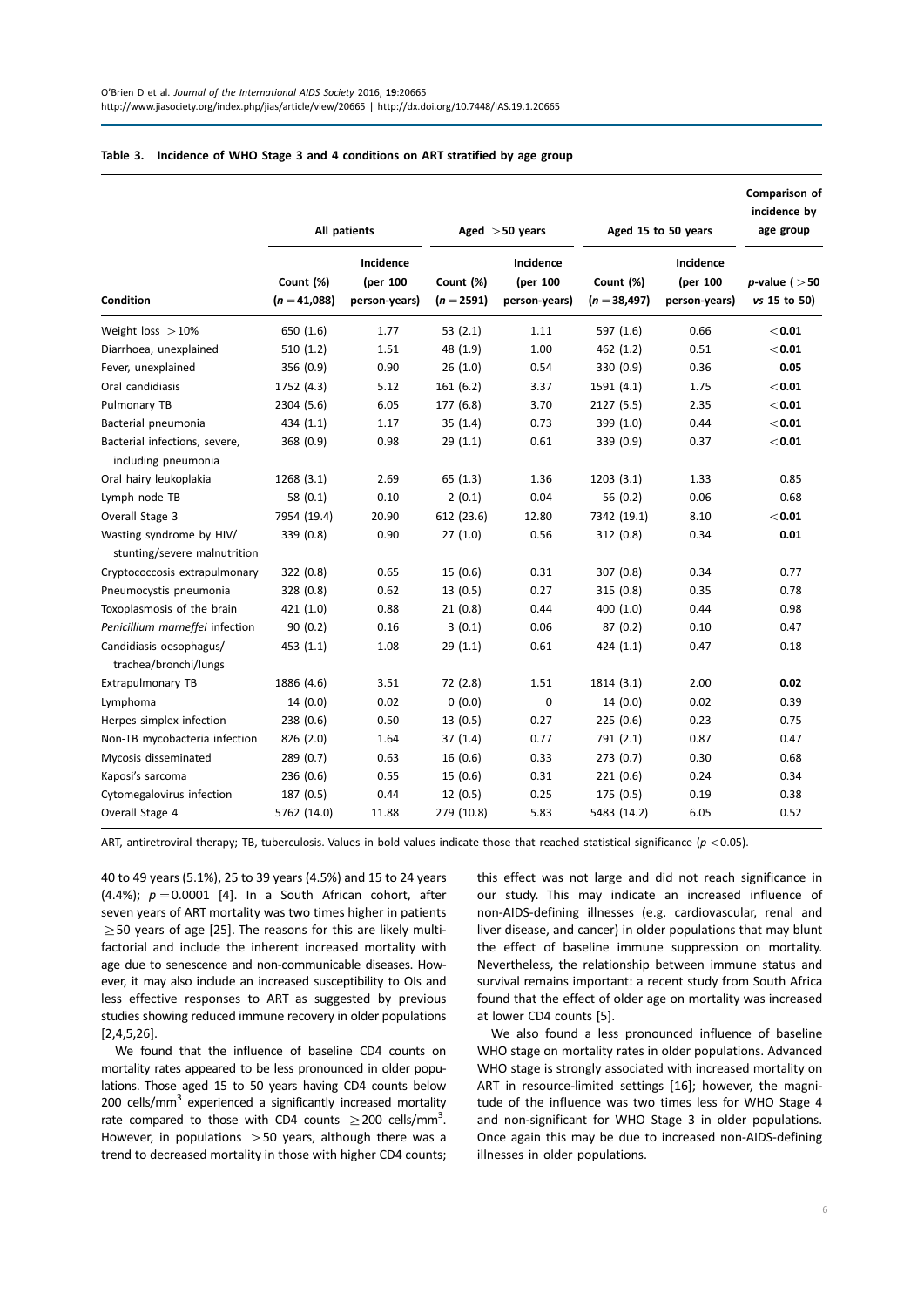|                                             | <b>WHO Stage 3 condition</b>            | <b>WHO Stage 4 condition</b> |                                         |           |
|---------------------------------------------|-----------------------------------------|------------------------------|-----------------------------------------|-----------|
|                                             | Incidence per 100 person-years (95% CI) | $p^*$                        | Incidence per 100 person-years (95% CI) | $p^*$     |
| Age (years)                                 |                                         |                              |                                         |           |
| >50                                         | 12.80 (10.63, 15.28)                    | < 0.001                      | 5.83 (5.32, 6.38)                       | 0.52      |
| 15 to 50                                    | 8.10 (6.45, 10.07)                      |                              | 6.05 (5.59, 6.54)                       |           |
| Gender                                      |                                         |                              |                                         |           |
| Male                                        | 12.96 (12.26, 13.69)                    | < 0.001                      | 7.98 (7.42, 8.58)                       | p < 0.001 |
| Female                                      | 7.94 (7.44, 8.55)                       |                              | 3.92 (3.38, 4.74)                       |           |
| BMI ( $\text{kg/m}^2$ )                     |                                         |                              |                                         |           |
| < 18.5                                      | 10.97 (10.33, 11.64)                    | p < 0.001                    | 6.89 (6.37, 7.44)                       | p < 0.001 |
| 18.5 to 25                                  | 6.22 (5.70, 6.78)                       |                              | 2.97 (2.64, 3.33)                       |           |
| >25                                         | $0.29$ (0.17, 0.44)                     |                              | $0.24$ (0.09, 0.42)                     |           |
| Missing                                     | 3.42 (3.02, 3.84)                       |                              | 1.78 (1.49, 2.10)                       |           |
| Baseline CD4 count (cells/mm <sup>3</sup> ) |                                         |                              |                                         |           |
| $<$ 200                                     | 10.24 (9.62, 10.89)                     | p < 0.001                    | 6.30 (5.77, 6.84)                       | p < 0.001 |
| 200 to 499                                  | 2.51 (2.13, 2.95)                       |                              | 0.95(0.76, 1.17)                        |           |
| > 500                                       | $0.21$ (0.09, 0.37)                     |                              | $0.12$ (0.05, 0.22)                     |           |
| <b>Missing</b>                              | 7.94 (7.37, 8.53)                       |                              | 4.51 (95% CI: 4.06, 5.00)               |           |
| Region                                      |                                         |                              |                                         |           |
| Africa                                      | 16.09 (15.28, 16.91)                    | p < 0.001                    | 7.80 (7.23, 8.40)                       | p < 0.001 |
| Asia                                        | 4.60 (4.24, 4.98)                       |                              | 3.96 (3.59, 4.35)                       |           |
| Europe                                      | $0.21$ (0.06, 0.39)                     |                              | $0.12$ (0.04, 0.26)                     |           |

Table 4. Overall incidence rates of WHO Stage 3 and 4 conditions stratified by age, gender, BMI, baseline CD4 count and region

\*Bonferroni-adjusted p-value; BMI, body mass index; CI, confidence interval.

Factors associated with mortality common to both age groups were male gender and malnutrition. Consistent with many other studies, men have poorer outcomes on ART [5,27] and this finding likely reflects poorer health-seeking behaviour, leading to later disease presentation and diagnosis, as well as reduced health literacy and adherence to treatment. Increased efforts are required to improve the understanding of the reasons responsible in order to address this issue. Likewise prevention and treatment of malnutrition, including micronutrient deficiencies, are important if mortality rates on ART are to be reduced.

We found no influence of geographical region on mortality rates in older age groups, whereas in younger age groups programmes in Asia had a 36% reduction in mortality rate. The reasons for this are not clear but might include the possibility that Asian populations aged  $<$  50 have a lower incidence of co-morbidities including OIs and non-HIV-related conditions, but this difference disappears in older cohorts. This is supported by findings from this study where the incidence of WHO conditions was higher in African cohorts and by previous research that showed the rate of OIs on ART was higher in African cohorts than Asian cohorts, with for example pulmonary TB and oral candidiasis being three times more frequent in African cohorts [15].

We have also reported for the first time the incidence rates for specific WHO Stage 3 and 4 conditions in older populations and their effects on mortality during ART compared to younger populations. We found an increased rate of Stage 3 OIs in older populations, including individual conditions such

as pulmonary TB and bacterial pneumonia. This finding likely reflects an increased susceptibility to infections due to immune senescence in older compared to younger populations. However, there was no difference in the rate of Stage 4 OIs. This finding may have been influenced by the fact that younger populations had a higher proportion of patients in WHO clinical Stage 4 at baseline. If this reflected a more advanced stage of disease progression, it may have made them more susceptible to developing other Stage 4 illnesses on ART.

There was no increased mortality associated with the majority of specific WHO Stage 3 and 4 conditions in older populations compared with younger populations. One notable exception was Kaposi's sarcoma, which had a mortality rate more than two times greater in older populations; this higher rate may reflect a general tendency to higher mortality rates associated with cancer in older populations.

This study provides important data for clinicians looking after older individuals with HIV on ART in resource-limited settings: it will help to guide the approach to their management with such things as the relative incidence and impact of WHO-associated conditions and predictors of mortality. Furthermore, it will assist project planners allocate resources for population-based health initiatives as they better understand the specific needs of this increasing population. These needs include the ability to address non-AIDS-defining illnesses and those of senescence such as hypertension, diabetes and renal and cardiovascular diseases. It also suggests that a wider range of services addressing the specific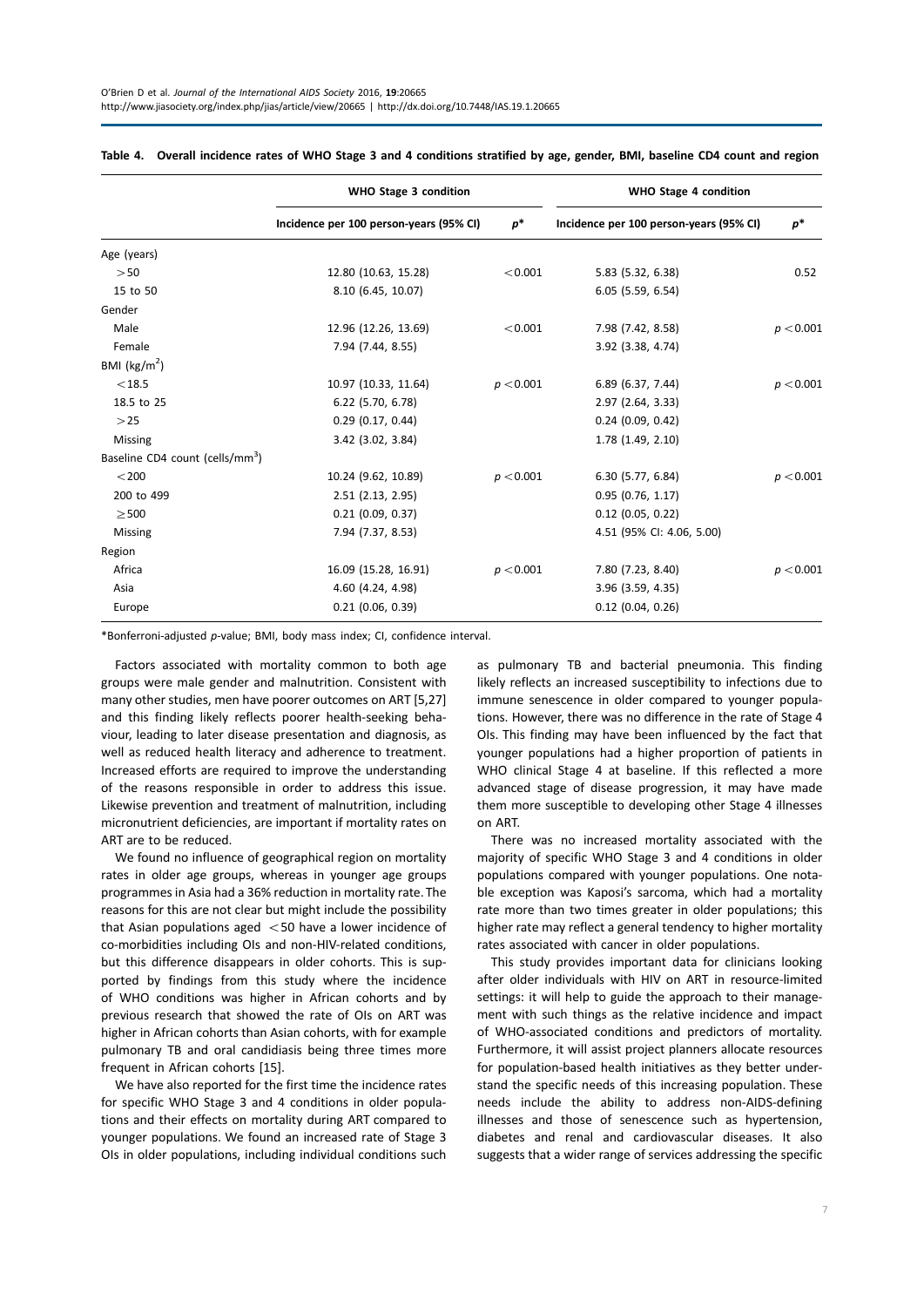|                                                      |                                                 | Mortality age                             |                                               | Mortality age                                |  |
|------------------------------------------------------|-------------------------------------------------|-------------------------------------------|-----------------------------------------------|----------------------------------------------|--|
| WHO condition (during first six months ARV)          | Mortality all patients<br>uHR (95% CI), p-value | 15 to 50 uHR<br>(95% CI), <i>p</i> -value | Mortality age<br>$>$ 50 uHR (95% CI), p-value | $>50$ (vs 15 to 50)<br>uHR (95% CI), p-value |  |
| WHO Stage 3 condition                                |                                                 |                                           |                                               |                                              |  |
| Weight loss $>10\%$                                  | $2.51$ (1.72, 3.64), <0.001                     | $2.61$ (1.75, 3.87), <0.001               | 1.49 (0.47, 4.67), 0.497                      | 1.07 (0.32, 3.56), 0.908                     |  |
| Diarrhoea, unexplained                               | 1.80 (1.15, 2.83), 0.011                        | 1.93 (1.20, 3.12), 0.007                  | $0.84$ (0.21, 3.40), 0.808                    | $0.83$ (0.19, 3.59), 0.801                   |  |
| Fever, unexplained                                   | $2.31$ (1.47, 3.64), <0.001                     | $2.53$ (1.59, 4.03), <0.001               | $0.75$ (0.10, 5.35), 0.773                    | $0.55$ (0.07, 4.11), 0.558                   |  |
| Oral candidiasis                                     | 1.61 (1.28, 2.02), $< 0.001$                    | 1.57 (1.22, 2.00), $< 0.001$              | 1.47 (0.83, 2.60), 0.186                      | 1.75 (0.97, 3.17), 0.064                     |  |
| Pulmonary TB                                         | 1.97 (1.60, 2.42), $< 0.001$                    | 2.06 (1.66, 2.56), $< 0.001$              | 1.15 (0.54, 2.45), 0.727                      | 1.02 (0.47, 2.21), 0.956                     |  |
| Bacterial pneumonia                                  | 2.01 (1.32, 3.06), 0.001                        | 2.10 (1.35, 3.26), 0.001                  | 1.19 (0.29, 4.79), 0.811                      | 1.08 (0.25, 4.63), 0.914                     |  |
| Bacterial infections, severe, including pneumonia    | 1.92 (1.06, 3.48), 0.031                        | 2.03 (1.09, 3.78), 0.026                  | $0.99$ (0.14, 7.11), 0.996                    | $1.10$ (0.14, 8.61), 0.930                   |  |
| Oral hairy leukoplakia                               | 0.99 (0.73, 1.34), 0.951                        | 0.91 (0.65, 1.27), 0.579                  | 1.98 (0.93, 4.24), 0.077                      | 3.94 (1.75, 8.85), 0.001                     |  |
| Lymph node TB                                        | $0.53$ (0.07, 3.75), 0.523                      | 0.57 (0.08, 4.07), 0.577                  |                                               | $***$                                        |  |
| WHO Stage 4 condition                                |                                                 |                                           |                                               |                                              |  |
| Wasting syndrome by HIV/stunting/severe malnutrition | 3.73 (2.49, 5.59), $< 0.001$                    | 4.15 (2.72, 6.32), $< 0.001$              | 1.27 (0.31, 5.11), 0.741                      | 0.64 (0.15, 2.73), 0.548                     |  |
| Cryptococcosis extrapulmonary                        | 3.04 (2.02, 4.60), $< 0.001$                    | 3.38 (2.23, 5.10), $< 0.001$              | **                                            | $***$                                        |  |
| Pneumocystis pneumonia                               | 1.95 (1.13, 3.37), 0.016                        | 2.16 (1.25, 3.73), 0.006                  | $***$                                         | $***$                                        |  |
| Toxoplasmosis of the brain                           | 2.95 (1.99, 4.39), $< 0.001$                    | 3.03 (2.03, 4.54), $< 0.001$              | 3.67 (0.51, 26.23), 0.195                     | 2.02 (0.27, 14.94), 0.492                    |  |
| Penicillium marneffei infection                      | 2.73 (1.47, 5.09), 0.002                        | 3.03 (1.63, 5.65), $< 0.001$              | $***$                                         | $***$                                        |  |
| Candidiasis oesophagus/trachea/bronchi/lungs         | 2.96 (2.07, 4.23), $< 0.001$                    | 2.89 (1.97, 4.23), $< 0.001$              | 3.41 (1.26, 9.22), 0.016                      | 2.15 (0.75, 6.15), 0.153                     |  |
| Extrapulmonary TB                                    | 2.43 (1.87, 3.16), $< 0.001$                    | 2.60 (1.99, 3.40), $<$ 0.001              | 0.91 (0.22, 3.66), 0.891                      | $0.71$ (0.17, 2.90), 0.631                   |  |
| Lymphoma                                             | 5.81 (1.45, 23.27), 0.013                       | 6.11 (1.53, 24.45), 0.011                 | $***$                                         | $***$                                        |  |
| Herpes simplex infection                             | 1.10 (0.52, 2.31), 0.807                        | 1.06 (0.47, 2.36), 0.889                  | 1.30 (0.18, 9.27), 0.796                      | 2.41 (0.29, 20.05), 0.417                    |  |
| Non-TB mycobacteria infection                        | 2.68 (2.02, 3.56), $< 0.001$                    | $2.87$ (2.15, 3.84), < 0.001              | 1.04 (0.26, 4.22), 0.953                      | $0.66$ (0.16, 2.73), 0.571                   |  |
| Mycosis disseminated                                 | 1.62 (0.87, 3.02), 0.128                        | 1.48 (0.74, 2.97), 0.266                  | 2.17 (0.54, 8.77), 0.276                      | 2.75 (0.58, 12.97), 0.201                    |  |
| Kaposi's sarcoma                                     | 6.34 (4.54, 8.87), $< 0.001$                    | 5.84 (4.01, 8.49), $< 0.001$              | 8.04 (3.75, 17.24), $< 0.001$                 | 2.40 (1.05, 5.51), 0.038                     |  |
| Cytomegalovirus infection                            | 2.49 (1.47, 4.21), 0.001                        | 2.78 (1.64, 4.71), $< 0.001$              | $***$                                         | $* *$                                        |  |

Table 5. Association of WHO Stage 3 and 4 conditions during the first six months of antiretroviral treatment with mortality at 36 months

\*\*No diagnosis of this WHO condition made in this age group. uHR, unadjusted hazard ratio; CI, confidence interval; TB, tuberculosis.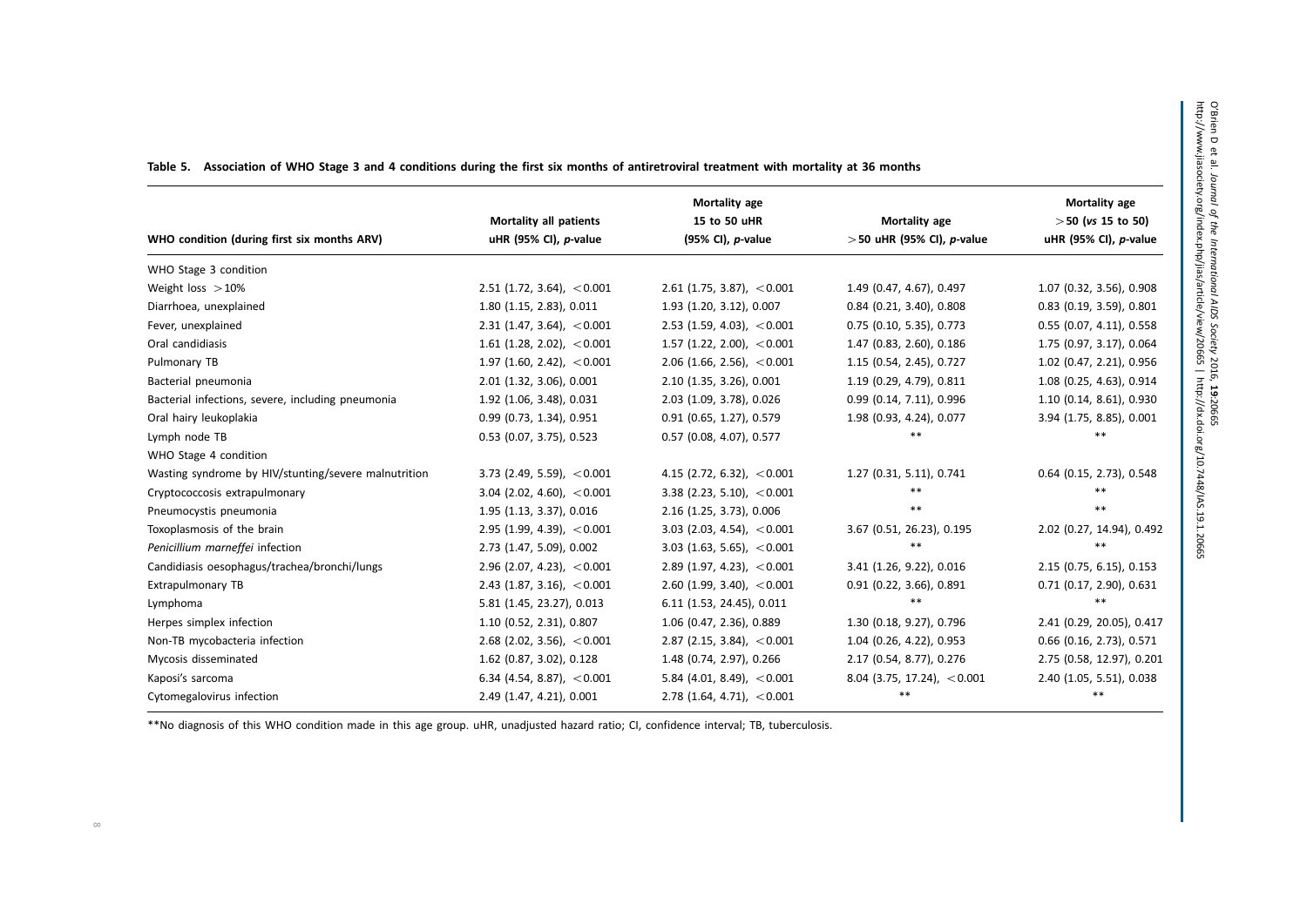health and social needs of older populations need to be integrated into HIV programmes to provide older populations [in](http://www.jiasociety.org/index.php/jias/article/view/20665) [their](http://www.jiasociety.org/index.php/jias/article/view/20665) [cohorts](http://www.jiasociety.org/index.php/jias/article/view/20665) [with](http://www.jiasociety.org/index.php/jias/article/view/20665) [more](http://www.jiasociety.org/index.php/jias/article/view/20665) [effective](http://www.jiasociety.org/index.php/jias/article/view/20665) [care](http://www.jiasociety.org/index.php/jias/article/view/20665) [that](http://www.jiasociety.org/index.php/jias/article/view/20665) [ma](http://www.jiasociety.org/index.php/jias/article/view/20665)y [reduce](http://dx.doi.org/10.7448/IAS.19.1.20665) [their](http://dx.doi.org/10.7448/IAS.19.1.20665) increased mortality relative to younger populations. Finally, as there is little known about what it is like living with HIV for older patients in resource-limited settings, our findings may help to stimulate further social science research to explore this issue.

Important limitations of our study included the lack of information on non-AIDS-defining illnesses and particularly chronic co-morbidities, as well as general mortality rates in non-HIV-infected elderly populations in the regions where the study was undertaken. Therefore we were unable to determine whether HIV conferred an additional increased mortality in older populations in these regions above the inherent increased mortality associated with age due to senescence and other co-morbidities. In addition, as with any observational study, there may have been unmeasured confounders that may have affected the outcomes. Furthermore, as a proportion of the cohort were lost to follow-up and some of these may have died or developed HIV-associated conditions, we may have underestimated the mortality and incidence of specific conditions during ART. Additionally, the cohort size in the group aged  $>$  50 years compared with that 15 to 50 years was small, limiting the confidence around the strength of associations in that age group. Baseline differences of WHO stage and BMI between the age groups may also have influenced the unadjusted incidence rates of WHO conditions. Furthermore, due to the reliance on basic investigations to support clinical assessment in the diagnosis of HIV-associated conditions, there may have been some inaccuracies in OI diagnosis. There was also a relatively high rate of missing CD4 values at the start of ART, due to testing being unavailable in some sites or not used if WHO stage confirmed ART eligibility, and this may have influenced the observed associations with CD4. Finally, as a high proportion of the cohort was from Asia, the findings may be less applicable in African settings.

In conclusion, older patients on ART in resource-limited settings had increased mortality rates, but compared to younger populations this was less influenced by differences in baseline CD4 count and WHO clinical stage. The rate of WHO Stage 3 clinical conditions diagnosed during ART was higher in older cohorts but mortality rates associated with the majority of these specific conditions were similar between age groups. HIV treatment programmes in resource-limited settings need to be adapted to consider risk factors associated with mortality on ART in older populations, which, as suggested from the findings of this study, may differ to those for younger adults.

#### Authors' affiliations

<sup>1</sup>Manson Unit, Médecins Sans Frontières, London, United Kingdom; <sup>2</sup>Department of Medicine and Infectious Diseases, Royal Melbourne Hospital, University of Melbourne, Melbourne, Australia; <sup>3</sup>Department of Infectious Diseases, Geelong Hospital, Geelong, Australia; <sup>4</sup>Department of Epidemiology and Preventive Medicine, Monash University, Melbourne, Australia; <sup>5</sup>Centre for Population Health, Burnet Institute, Melbourne, Australia; <sup>6</sup>Infectious Diseases Unit, Alfred Hospital, Melbourne, Australia; <sup>7</sup>Public Health Department, Médecins Sans Frontières, Amsterdam, The Netherlands; <sup>8</sup>Centre for Infectious Diseases Epidemiology Research, University of Cape Town, Cape Town, South Africa

#### Competing interests

The authors declare that they have no competing interests.

#### Authors' contributions

DOB and NF conceived the study. TS and JG collected and analyzed the data. All authors contributed to the interpretation of the findings. DOB wrote the first draft of the paper. All authors contributed to the subsequent drafts and approved the final version.

#### References

1. Negin J, Cumming RG. HIV infection in older adults in sub-Saharan Africa: extrapolating prevalence from existing data. Bull World Health Organ. 2010; 88:847-53.

2. Greig J, Casas EC, O'Brien DP, Mills EJ, Ford N. Association between older age and adverse outcomes on antiretroviral therapy: a cohort analysis of programme data from nine countries. AIDS (London, England). 2012;26(Suppl 1):  $S31 - 7.$ 

3. Hontelez JA, de Vlas SJ, Baltussen R, Newell ML, Bakker R, Tanser F, et al. The impact of antiretroviral treatment on the age composition of the HIV epidemic in sub-Saharan Africa. AIDS (London, England). 2012;26(Suppl 1):  $S19 - 30.$ 

4. Eduardo E, Lamb MR, Kandula S, Howard A, Mugisha V, Kimanga D, et al. Characteristics and outcomes among older HIV-positive adults enrolled in HIV programs in four sub-Saharan African countries. PLoS One. 2014;9:e103864.

5. Cornell M, Johnson L, Schomaker M, Tanser F, Maskew M, Wood R, et al. Age in antiretroviral therapy programmes in South Africa: a retrospective, multicentre, observational cohort study. Lancet HIV. 2015;2:368-e75.

6. Nogueras M, Navarro G, Anton E, Sala M, Cervantes M, Amengual M, et al. Epidemiological and clinical features, response to HAART, and survival in HIVinfected patients diagnosed at the age of 50 or more. BMC Infect Dis. 2006; 6:159.

7. Reuter S, Oette M, Kaiser R, Lengauer T, Fatkenheuer G, Rockstroh JK, et al. Risk factors associated with older age in treatment-naive HIV-positive patients. Intervirology. 2012:55:147-53.

8. Collaboration of Observational HIV Epidemiological Research Europe (COHERE) Study Group, Sabin CA, Smith CJ, d'Arminio Monforte A, Battegay M, Gabiano C, et al. Response to combination antiretroviral therapy: variation by age. AIDS (London, England). 2008:22:1463-73.

9. Althoff KN, Gebo KA, Gange SJ, Klein MB, Brooks JT, Hogg RS, et al. CD4 count at presentation for HIV care in the United States and Canada: are those over 50 years more likely to have a delayed presentation? AIDS Res Ther. 2010; 7:45.

10. Maskew M, Brennan AT, MacPhail AP, Sanne IM, Fox MP. Poorer ART outcomes with increasing age at a large public sector HIV clinic in Johannesburg, South Africa. J Int Assoc Phys AIDS Care. 2012;11:57-65.

11. Mills EJ, Rammohan A, Awofeso N. Ageing faster with AIDS in Africa. Lancet. 2011;377:1131-3.

12. Marazzi MC, Liotta G, Germano P, Guidotti G, Altan AD, Ceffa S, et al. Excessive early mortality in the first year of treatment in HIV type 1-infected patients initiating antiretroviral therapy in resource-limited settings. AIDS Res Hum Retrovir. 2008:24:555-60.

13. May M, Boulle A, Phiri S, Messou E, Myer L, Wood R, et al. Prognosis of patients with HIV-1 infection starting antiretroviral therapy in sub-Saharan Africa: a collaborative analysis of scale-up programmes. Lancet. 2010;376:  $449 - 57$ .

14. Johannessen A, Naman E, Ngowi BJ, Sandvik L, Matee MI, Aglen HE, et al. Predictors of mortality in HIV-infected patients starting antiretroviral therapy in a rural hospital in Tanzania. BMC Infect Dis. 2008;8:52.

15. Curtis AJ, Marshall CS, Spelman T, Greig J, Elliot JH, Shanks L, et al. Incidence of WHO stage 3 and 4 conditions following initiation of antiretroviral therapy in resource limited settings. PLoS One. 2012;7:e52019.

16. Marshall CS, Curtis AJ, Spelman T, O'Brien DP, Greig J, Shanks L, et al. Impact of HIV-associated conditions on mortality in people commencing antiretroviral therapy in resource limited settings. PLoS One. 2013;8:e68445.

17. Etard JF, Ndiaye I, Thierry-Mieg M, Gueye NF, Gueye PM, Laniece I, et al. Mortality and causes of death in adults receiving highly active antiretroviral therapy in Senegal: a 7-year cohort study. AIDS. 2006;20:1181-9.

18. Schaaf HS, Collins A, Bekker A, Davies PD. Tuberculosis at extremes of age. Respirology. 2010:15:747-63.

19. Lynen L. Clinical HIV/AIDS care guidelines for resource-poor settings. 2nd ed. Brussels: Medecins Sans Frontieres Operational Centre; 2006.